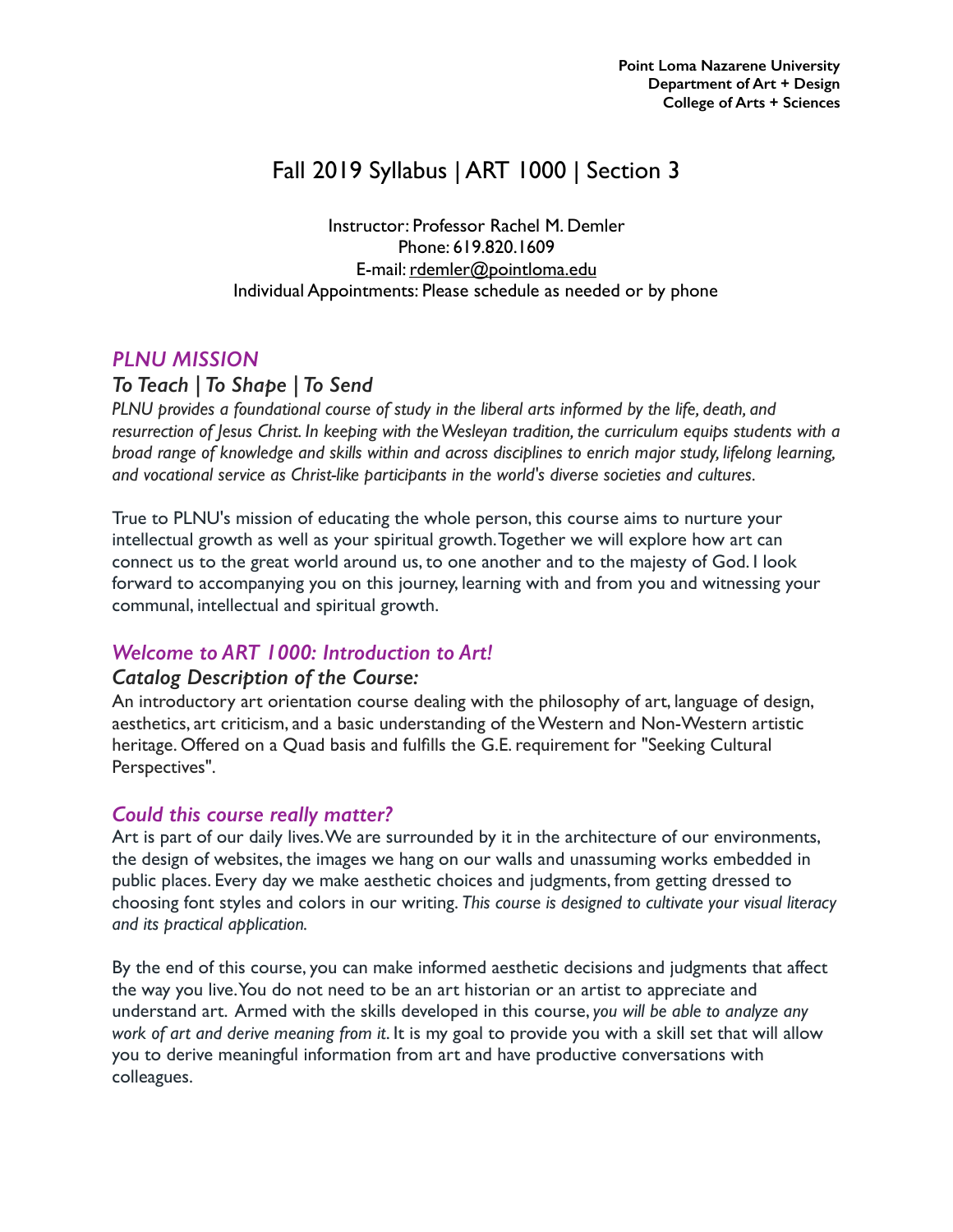# *General Course Learning Objectives*

Identify and discuss a variety of artistic movements and time periods (from prehistoric to modern), styles, techniques, conceptual issues and traditions related to the history of art (includes Non-Western).

Demonstrate a basic knowledge of the elements of art and principles of design.

# *The Nature of Our Course Content*

The subjects and material covered in this course are presented as objectively as possible and reflect the beliefs and practices of humans over thousands of years and many, many cultures. While we may not individually or collectively endorse certain beliefs, practices or representations reflected in art, much can be gained from learning about different perspectives. This course, one of PLNU's General Education electives for fulfilling Requirement V, Seeking Cultural Perspectives, is intended to "develop a critical appreciation of human expression" in students. If you are concerned with a particular content area, please contact me directly and we will discuss your concerns.

# *Textbook*

DeWitte, D. J., Larmann, R. M., & Shields, M. K. (2011). *Gateways to Art: Understanding the Visual Arts*. London, U.K.: Thames & Hudson. You may purchase this book through the PLNU bookstore or online elsewhere. eBook: An e-book version of this book is available online or as a download. ISBN: 0500289565 ISBN-13: 9780500289563

**You are expected to read your text as it corresponds to the course content. Reading expectations are indicated in the weekly section overviews on Canvas. You are also expected to check your e-mails from me & the Canvas Announcements section regularly.** 

Think and write critically about visual art, making intelligent and informed analyses and interpretations of works of art using appropriate terminology.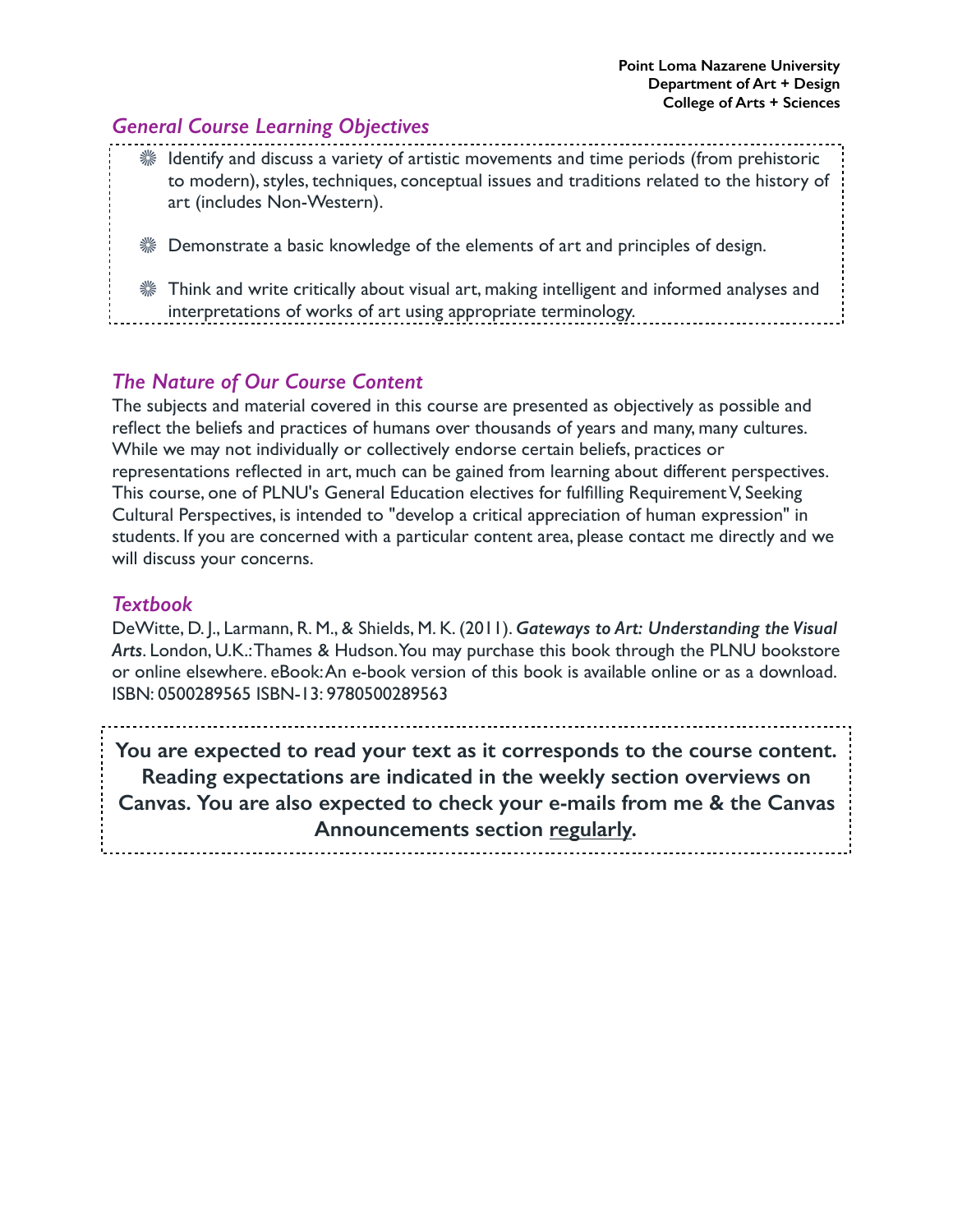# *Schedule*

### i. **WEEK ONE | September 4 to September 8, 2019**

- o Syllabus & Course Overview | Content: Elements and Principles
- Read:
	- o *Gateways to Art*, Chapter 1
	- o Textbook Lectures—Principles & Design
	- o What is Art?
	- o What is Design?
	- o Professor Lecture—Elements & Principles

#### **WHAT'S DUE:**

- o September 3 | Create Canvas Profile
- September 5 | Discussion: Introduction Peer Responses due: September 7
- September 6 | Discussion: Evaluate a Painting Peer Responses due: September 8
- September 8 | Identifying Elements & Principles
	- Check your Announcements section for the ThingLink code!
	- Create your ThingLink account using the code (do NOT pay for an account)

### ii. **WEEK TWO | September 9 to September 15, 2019**

- Artists— Their Media & Processes
- o Read:
	- *Gateways to Art*, Chapter 2
	- Textbook Lectures—Art & Medium
- Watch: Art & Media at SDMA

### **WHAT'S DUE:**

- September 11 | Discussion: Artists & Their Medium Peer Responses due: September 14
- September 11 | Discussion: Evaluating Mediums Peer Responses due: September 14
- September 15 | QUIZ: Media Process & Recognition

### **iii. WEEK THREE | September 16 to September 22, 2019**

Non-Western Art—India, China, Japan; Pre-historic & Ancient Mediterranean; the Americas; Africa & the Pacific Islands

- Read:
	- *Gateways to Art*, Chapters 3.1, 3.3, 3.4, 3.5
	- Professor Lecture—East Meets West
	- Art of India, China & Japan
	- The Pre-Historic & Ancient Mediterranean
	- Art of the Americas
	- Art of Africa & the Pacific Islands
	- Non-Western Art articles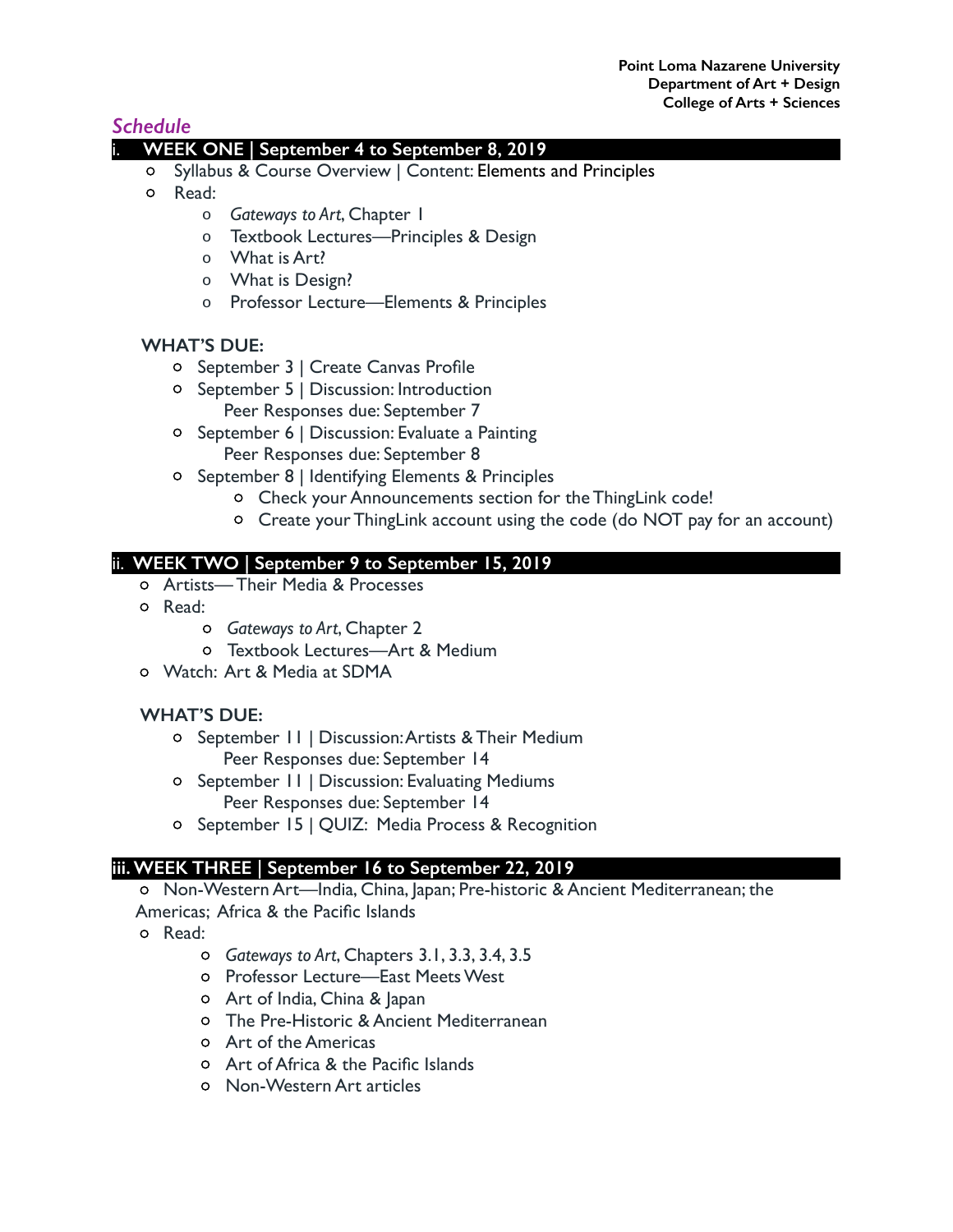- Watch:
	- Non-Western Influences (Japonisme)
	- Art & Context Tutorial

### **WHAT'S DUE:**

- o September 18 | Discussion: The Great Chinese Debate Peer Responses due: September 21
- September 20 | Art & Context
- o September 22 | Peer Reviews: Analysis: Art & Context

#### iv. WEEK FOUR | September 23 to September 29, 2019

- Middle Ages, Renaissance, Baroque
- o Read:
	- *Gateways to Art,* Chapters 1.10, 3.2, 3.6, & 3.7
	- o Professor Lecture—Western Canon
	- Textbook Lecture—Middle Ages
	- Textbook Lecture—Renaissance & Baroque Art
	- The Baroque from the Point of View of the Art Historian Article
	- Art and the Sacred Article

### **WHAT'S DUE:**

- o September 25 | Discussion: Baroque vs Renaissance Peer Responses due: September 28
- o September 25 | Discussion: Abstract Concepts in Modern Art—Contemporary Art Peer Responses due: September 29
- o September 29 | Art & Awe
- Mid-Course Survey

#### v. WEEK FIVE | September 30 to October 6, 2019

- o Modernism & Contemporary
- Read:
	- *Gateways to Art*, Chapters 3.8 & 3.9
	- o Professor Lecture-Modern
	- Textbook Lecture—Modern & Contemporary Art
	- The Validity of Modern Art Article
- Watch:
	- Art Wars

### **WHAT'S DUE:**

- October 2 | Discussion: Art in the Everyday World Peer Responses due: October 6
- October 2 | Discussion: Thematic Art Peer Responses due: October 5
- o October 6 | Sorting Out the Western Canon
- October 6 | QUIZ: The Western Canon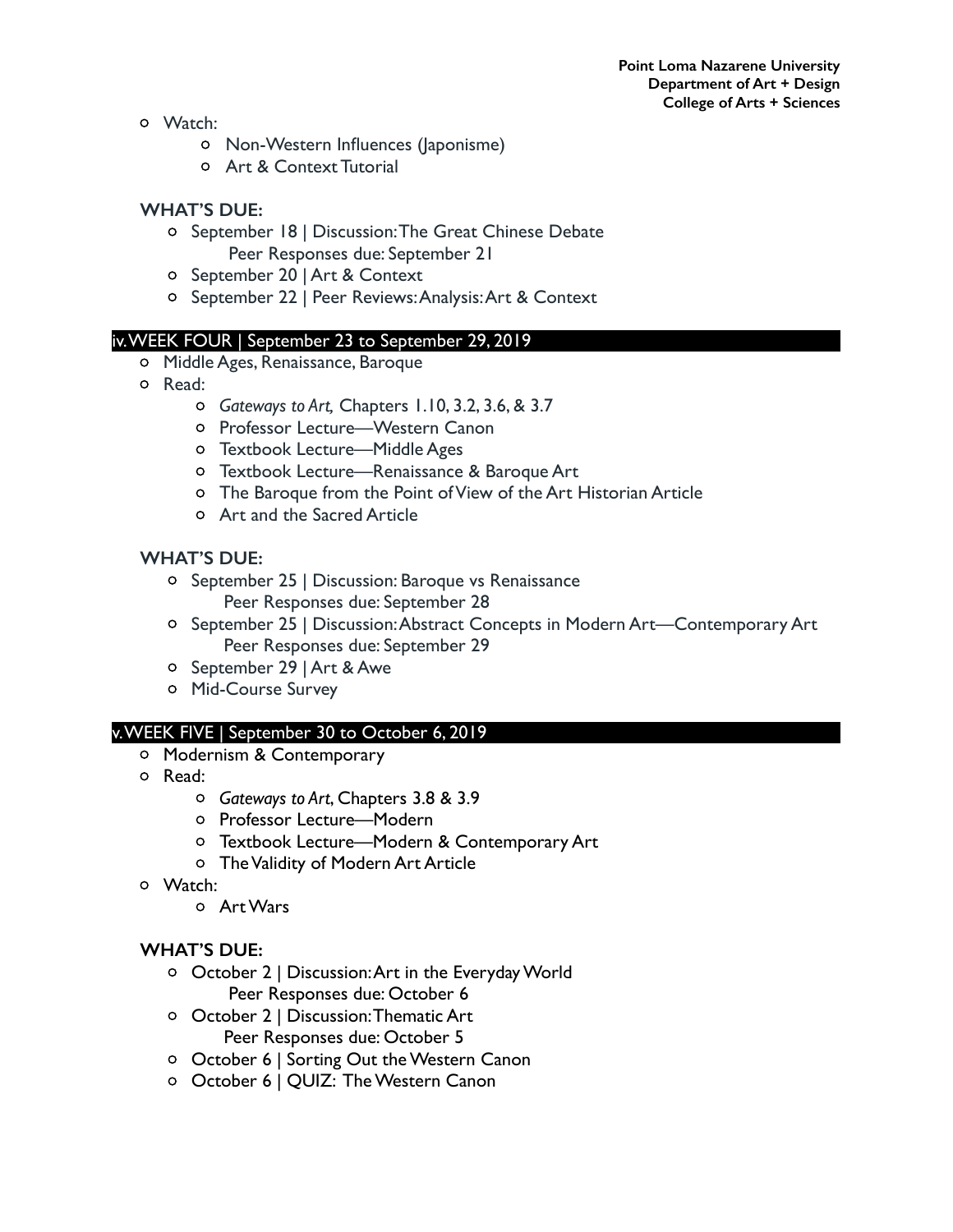#### vi. WEEK SIX | October 7 to October 13, 2019

- Exploring Art Thematically
- Read:
	- *Gateways to Art*, Chapter 4
	- Professor Lecture—Sculpture
	- Professor Lecture—Feminism
	- Textbook Lecture—Themes
	- Themes—follow the links
	- Feminism Article
- Watch:
	- Street Art
	- Feminism

### **WHAT'S DUE:**

- October 9 | Discussion: Final Research Paper Abstract Peer Responses due: October 12
- October 9 | Discussion: Feminism, Art & Politics Peer Responses due: October 12
- October 13 | Museum Artwork Critique

### vi. WEEK SEVEN | October 14 to October 20, 2019

- Major Connection—Research week
- Read: Writing About Art
- Watch: A Look at Sources

### **WHAT'S DUE:**

- October 16 | Discussion: Writing About Art Peer Responses due: October 19
- October 16 | Discussion: Impact of This Course Peer Responses due: October 19
- O October 20 | FINAL PAPER DUE by 11:59pm on Sunday!
- October 20 | COURSE EVALUATION DUE by 11:59pm on Sunday!
- o October 20 | ACADEMIC HONESTY VERIFICATION STATEMENT DUE by 11:59pm on Sunday!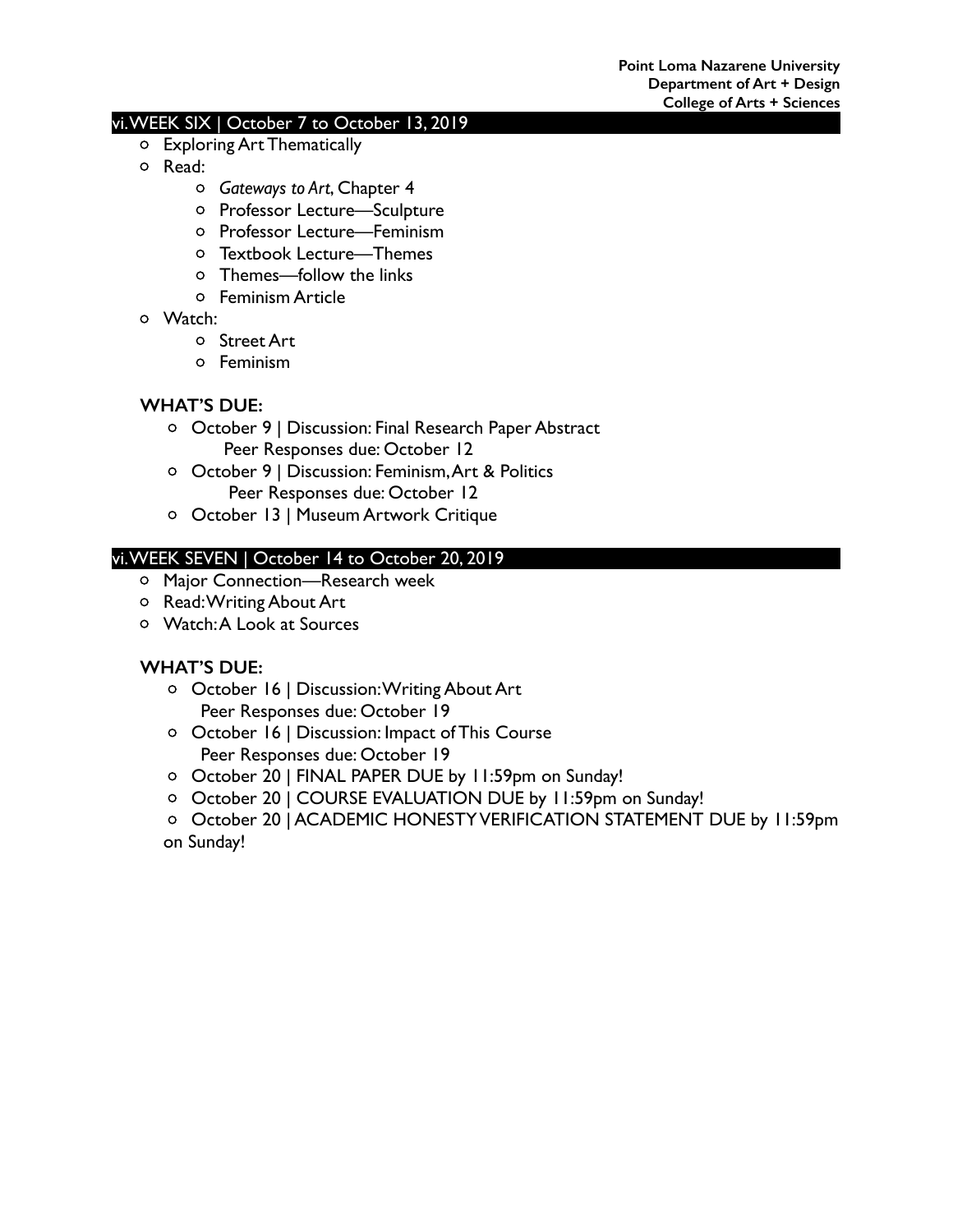

# **This Course Includes a Variety of Assignments:**

- **Formative** The majority of assignments in our course are formative. You should strive to learn material while completing the assignments.
- **Summative** These assess your ability to apply what you have learned.
- **Learning Styles and Media**  This course is intended to be interactive in every aspect and the media with which you are interacting both for learning content and creating it for assignments is extremely varied. During this course, you will be able to learn content through: watching, listening, actively participating, creating, writing and much more. When possible, I have provided you with the opportunity to turn in assignments that reflect your individual style and strengths.

| <b>Standard Grade Scale</b> |                     |                                         |                     |                 |
|-----------------------------|---------------------|-----------------------------------------|---------------------|-----------------|
| A                           | Β                   |                                         |                     |                 |
| $+ = 98 - 100%$             | В<br>$+ = 88 - 89%$ | $+ = 78 - 79%$                          | D<br>$+ = 68 - 69%$ | F=59% and lower |
| $A = 93 - 97%$              | $B = 83 - 87%$      | $ C=73-77%$                             | $D = 63 - 67%$      |                 |
| $A = 90 - 92%$              |                     | $B = 80 - 82\%$   C-=70-72%   D-=60-62% |                     |                 |

**The points possible for each assignment are listed in the course schedule. I will follow the traditional grading scale and award final grades as follows:**

# *Expectations*

**What you can expect from me:** You can expect me to work hard to facilitate your learning, be available to help you individually on an as-needed basis, and to be dedicated to your success. I will regularly post announcements for our class and will answer questions concerning assignments and course content. I will make best efforts to respond to your inquiries within 24 hours, M-F. Please be patient and know that I am responding to lots of students.

**Time Commitment:** This course will require approximately 50-75 hours of your time over the next 7 weeks. If you do not have at least **10-15 hours per week** to devote to this course,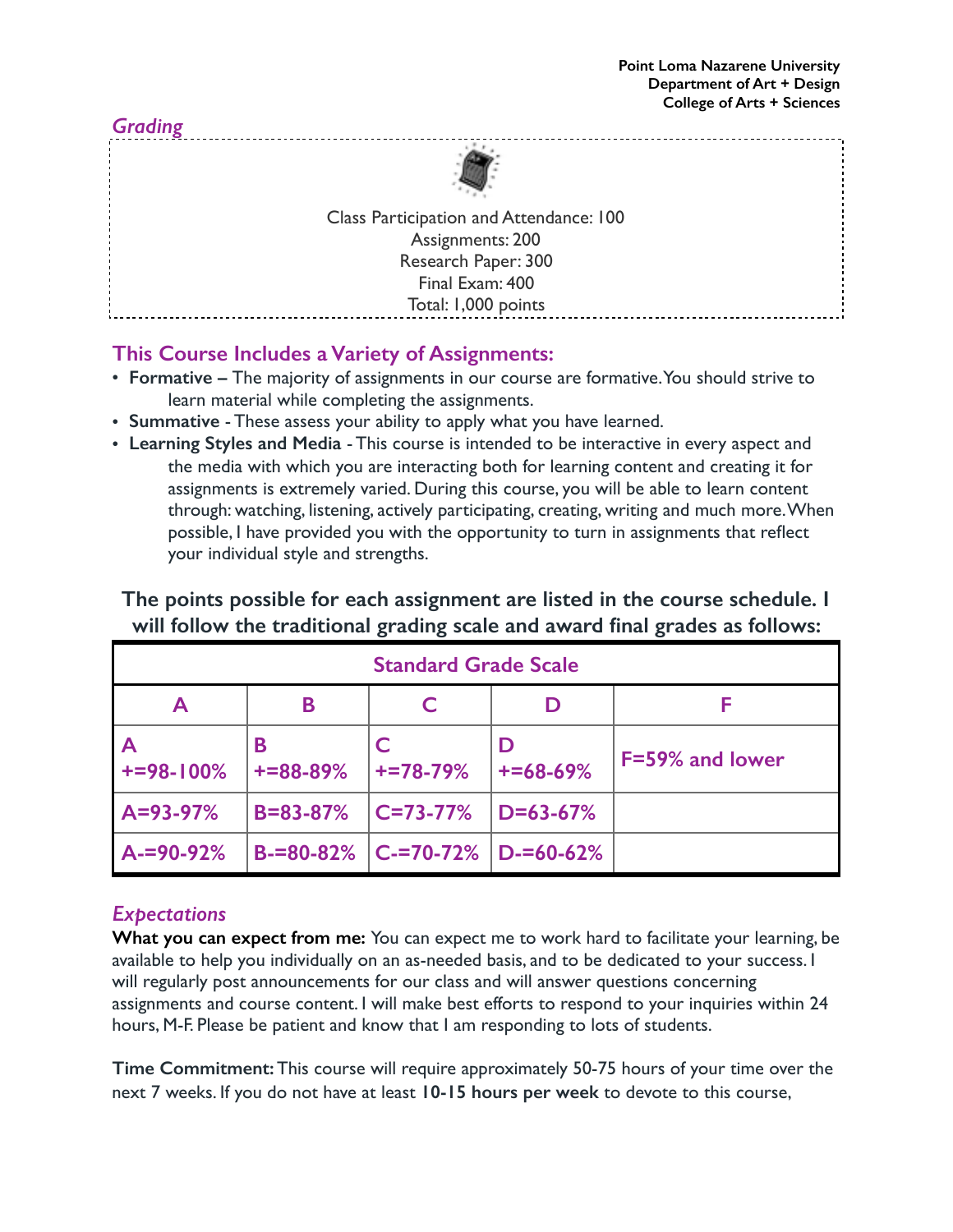please drop the course as soon as possible as there is a wait list of students who wish to enroll.

**Class Participation & Attendance:** You will be held to a high standard of classroom participation. You are expected to be an active member in class discuss and to be prepared with insight of the assigned reading. Attendance is a critical component of your success. This component will consist of 10% of your grade.

**Museum/Art Interaction:** An important aspect of this course requires that you visit an art museum in person.

**Reading:** You are expected to read your text as it corresponds to the course content.

**Final Paper:** You are expected to write one research based essay that will constitute 30% of your grade. To satisfy this assignment you must demonstrate an ability to produce college level work and demonstrate a high capacity for research.

### *Final Exam Policy*

Successful completion of this class requires taking the final examination **on its scheduled day**. The final examination schedule is posted on the [Class Schedules](http://www.pointloma.edu/experience/academics/class-schedules) site. No requests for early examinations or alternative days will be approved.

### *Late Work*

Given the nature of our course it is essential that you stay on top of your course work. I do understand that life can be complicated and that there are unpleasant surprises. However, *any work that is turned in late will automatically receive a penalty grade of -10% per day that it is late*. Work that is *more than 3 days late will not be accepted*. Your *final essay will not be accepted if it is late at all*.

If there are extenuating circumstances that prevent you from turning in your work on time, we can discuss your situation individually and you will be required to provide me with proper documentation, at my discretion, in order for the work to be accepted. An example of a valid excuse is your hospitalization. An example of an invalid excuse is that you had to work late or that your plane was delayed. Plan in advance so that you are not trying to submit work at the 11th hour when technical problems seem to inevitably arise.

# *PLNU Attendance and Participation Policy*

Regular and punctual attendance at all classes is considered essential to optimum academic achievement. If the student is absent from more than 10 percent of class meetings, the faculty member can file a written report which may result in de-enrollment. If the absences exceed 20 percent, the student may be de-enrolled without notice until the university drop date or, after that date, receive the appropriate grade for their work and participation. See [Academic Policies](http://catalog.pointloma.edu/content.php?catoid=18&navoid=1278) in the Undergraduate Academic Catalog.